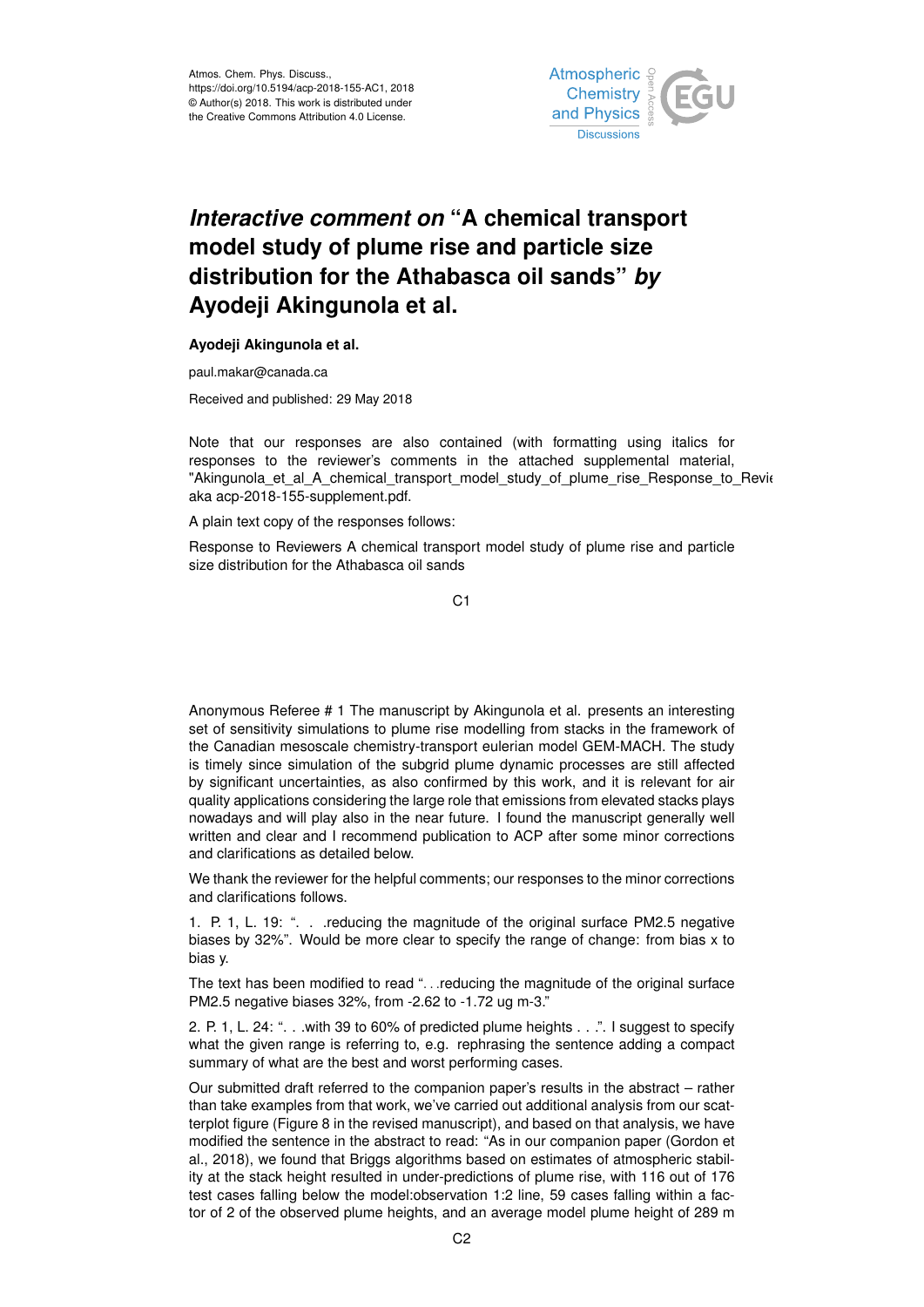compared to an average observed plume height of 822 m. We used a high resolution meteorological model to confirm the presence of significant horizontal heterogeneity in the local meteorological conditions driving plume rise. Using these simulated meteorological conditions at the stack locations, we found that a layered buoyancy approach for estimating plume rise in stable to neutral atmospheres, coupled with the assumption of free rise in convectively unstable atmospheres, resulted in much better model performance relative to observations (124 out of 176 cases falling within a factor of two of the observed plume height, with 69 of these cases above and 55 of these cases below the 1:1 line and within a factor of two of observed values). This is in contrast to our companion paper, wherein this layered approach (driven by meteorological observations not co-located with the stacks) showed a relatively modest impact on predicted plume heights. " We have also included a new table (Table 7 in the revised manuscript) which includes the distribution of values about the 1:2, 1:1 and 2:1 lines of the scatterplots, as well as the predicted average plume heights, in order for this comparison to be more quantitative.

3. P. 1, L. 28: ". . .between the surface and 1km elevation". I suggest to clarify the concept. From my understanding this refers to the bias in the simulated lapse rate dT/dz as compared to observations.

We have changed the sentence to read, "Persistent issues with over-fumigation of plumes in the model were linked to a more rapid decrease in simulated temperature with increasing height than was observed. This in turn may have led to overestimates of near-surface diffusivity, resulting in excessive fumigation."

4. P. 2, L. 6: ". . .(it is not created by chemistry)". Suggest to change "chemistry" in "photochemical reactions in the atmosphere".

We've followed your suggestion; the sentence now reads: "SO2 is a primary emitted pollutant (it is not created by photochemical reactions in the atmosphere), with the majority of anthropogenic SO2 emissions in the study region coming from large

C3

smokestacks (Zhang et al., 2018)."

5. P. 2, L. 10-11: "Anthropogenic SO2 emissions are the main source of most atmospheric sulphur deposition". Suggest to add a reference for this statement.

We have added a reference to Mylona, 1996 in the updated manuscript to support the above statement.

6. P. 3, L. 17-18: Please specify to what conditions/cases the given ranges (34 to 52% and 0 to 11%) are referred to.

The sentence refers to the companion paper, which did not segregate the extent of over/underprediction by stability class; we have added to the original statement, viz: "There we found that the Briggs (1984) plume rise parameterization significantly underpredicted plume heights in the vicinity of the multiple large SO2 emissions sources in the Canadian Athabasca oil sands, with 34 to 52% of the parameterized heights falling below half of the observed height, compared to 0 to 11% of predicted plume heights being above twice the observed height, over conditions ranging from neutral, through stable to unstable."

7. P. 3, L. 22: typo "Sulpher" should be "Sulphur" Corrected.

8. P. 4, L. 15: typo "as-phase" should be "gas-phase" Corrected.

9. P. 5, L. 2: Would be more informative to add the height of the levels in the bottom 1 km of the model.

The model uses a hybrid coordinate system so the heights above ground change with location. However, the revised manuscript includes a new Figure (Figure 2 in the revised manuscript) which shows the model heights at a number of locations in the portion of the 2.5km domain studied here.

10. P. 5: Moreover, given the relevance for the results, I recommend to add a description of the parameterizations adopted in the model for the PBL and the surface layer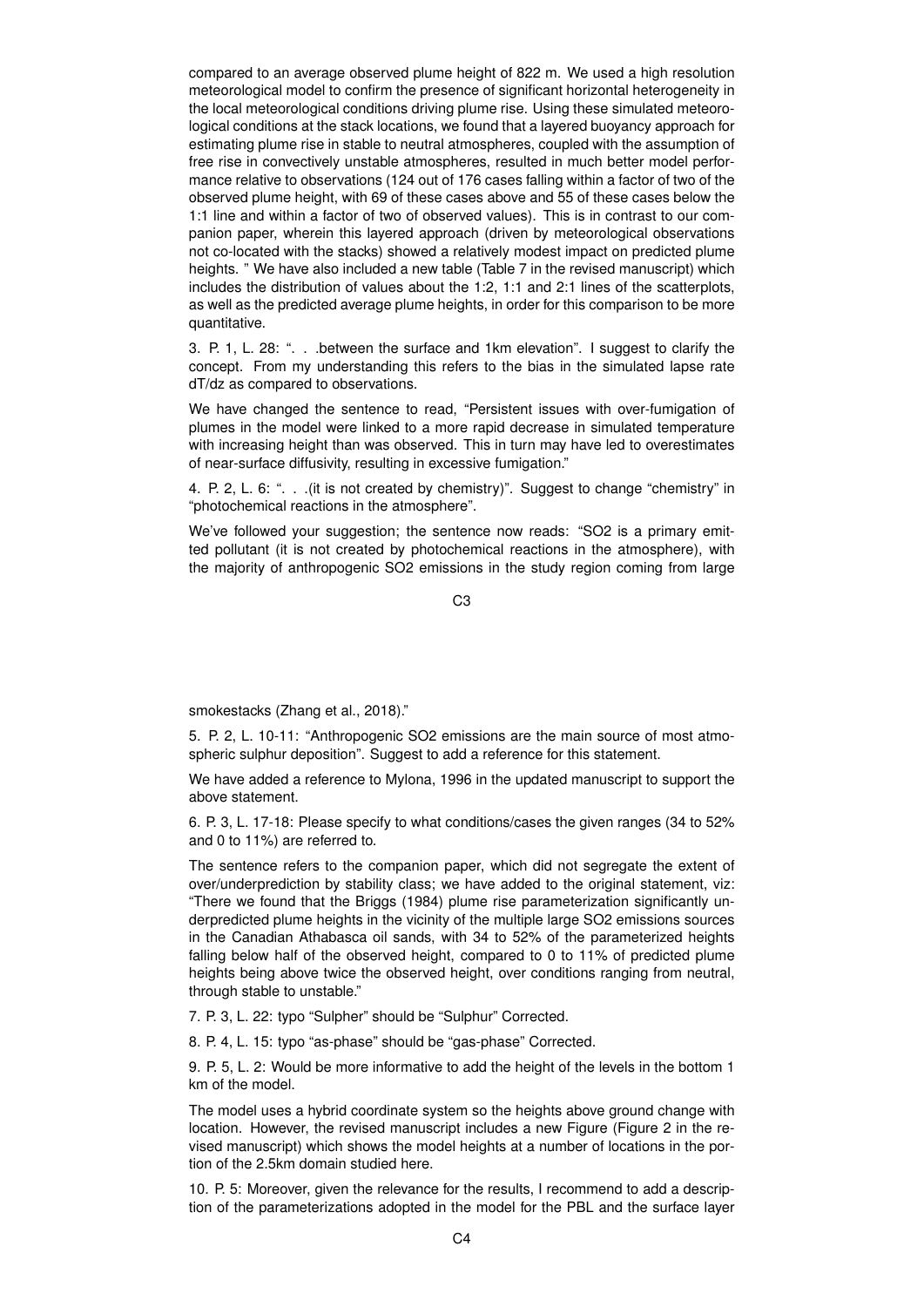turbulence.

The revised manuscript contains a new table (Table 1) which includes the main parameterizations in the meteorological model, including the Moist TKE scheme used for turbulence.

11. P. 8, eq. 6: Please check the second condition " $0.5 < H < 1.5$ " since the range seems to refer to a unitless quantity, but here only H is given.

This was a typo on our part, and has been corrected in the revised manuscript.

12. P. 9, L. 6: "top of the atmosphere" is confusing: is it perhaps the top of the PBL?

An error on our part – the portion of the sentence should have read (and has been corrected to) "between ht and hb".

13. P. 9, L. 8: "value of hs was assumed", perhaps is "value AT hs was assumed". Moreover, the "s" of "hs" should be a subscript.

The phrase was modified to read "centered on hs"

14. P. 10, L. 5: typo "and = hs", please check the left-hand side.

The sentence has been modified to "At the stack height,  $F_{(j=0)=F_b}$ , and  $z_{(j=0)}$  (that is, the vertical distances are relative to the top of the stack)."

15. P. 11, L. 21: "modstat" should be "modStat"

Done.

16. P. 12, L. 27: ". . .negative bias has decreased by 34%" it is not perfectly clear here and in the following if these bias changes are actual relative changes or absolute changes of the normalized mean bias. Please clarify.

The sentence has been changed to ". For example, the magnitude of the mean bias has decreased from -2.623 to -1.725 ug m-3, a reduction of 34%, indicating that a sizeable fraction of particulate under-predictions in 2-bin simulations may be due to

 $C<sub>5</sub>$ 

poor representation of particle microphysics through the use of the 2-bin distribution, despite sub-binning being used in some microphysics processes. "

17. P. 12, L. 31-32: "Figure 2 shows that . . . less than 5 um diameter . . .". Please double check this statement. The figure shows the PM2.5 concentrations binned as a function of CONCENTRATION not SIZE.

Thanks for catching this – the reviewer is quite right; this has been corrected.

18. P. 15, Table 2: Please check the values that should be given in Italics, since not all the rows seem to contain it.

Corrected.

19. P. 16: referred to the discussion of SO2 overestimation and SO4 underestimation: can the two things be linked? E.g. by slow SO2 to SO4 conversion in the model, perhaps by slow aqueous chemistry?

The aircraft observations were conducted under clear-sky conditions, so the potential for aqueous chemistry being the main issue is unlikely. Rather, noting that both predicted SO2 and SO4 aloft had negative biases, while predicted SO2 at the surface was biased high, it seems more likely that the main cause of the SO2 and SO4 negative biases aloft was a tendency for the model to overpredict fumigation to the surface, as noted in the original and revised manuscript.

20. P. 17, L. 4-7: the paragraph seems to imply the presence of at least a (b) point, but only (a) is given. Please check or rephrase.

The (a) has been removed (holdover from an earlier version of the manuscript, missed on checking prior to submission).

21. P. 19, L. 11: ". . .took place between 16:30 and 20:30 on Aug 24th. . .". Although I am assuming the intervals are given in local time and not in UTC, it would be useful to have a confirmation in the paper. Here and also at least in the caption of the first figure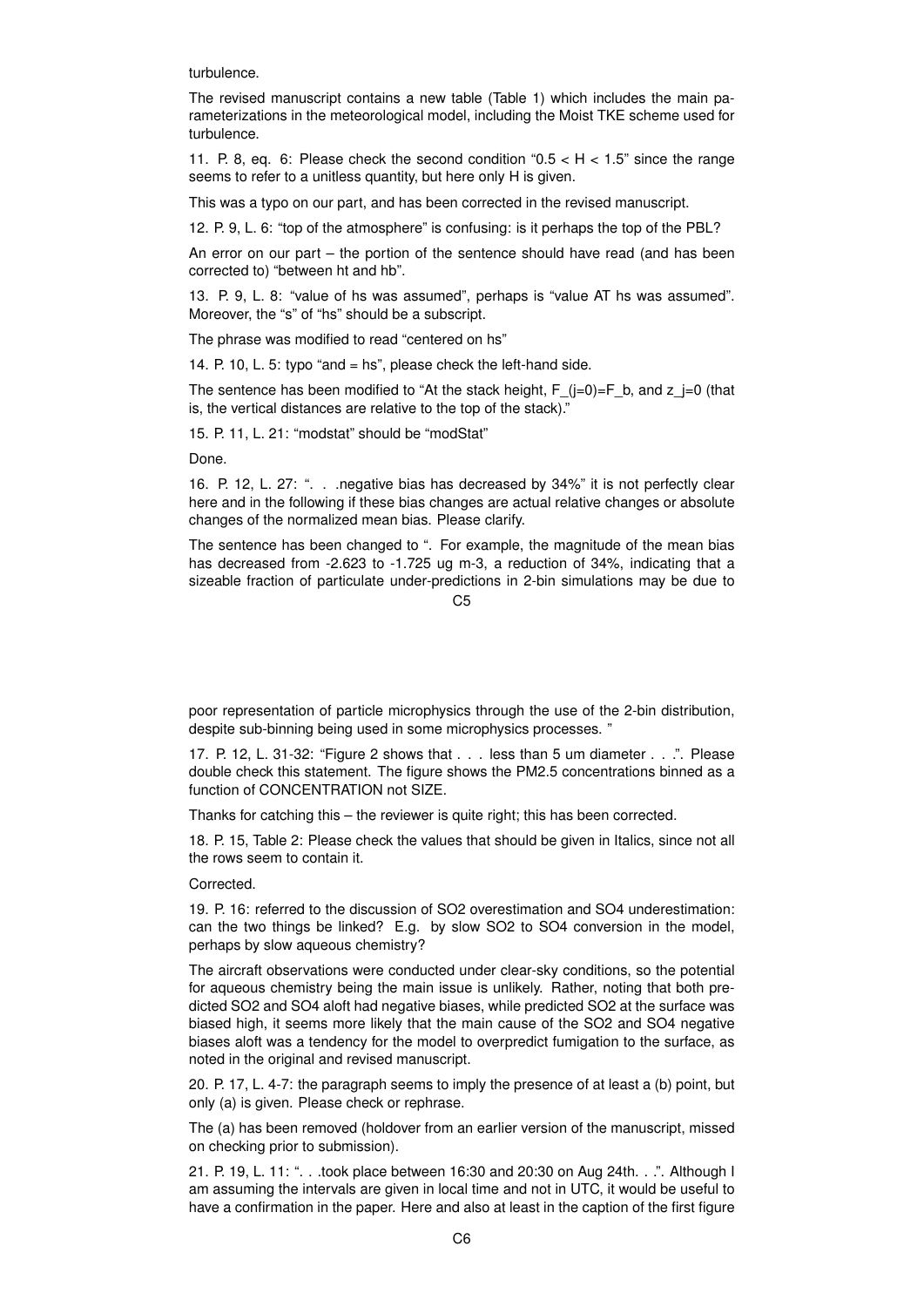showing time series (Figure 5).

Corrected. The first pair of times are actually UTC (local times have been added in the revised manuscript), and Figure 5 (now Figure 6 in the revised manuscript) were also in UTC; this has been mentioned explicitly in the revised figure caption.

Anonymous Referee # 2:

This paper introduces a very interesting and potentially highly useful field campaign. It also provides some important insights into the performance of the operational Canadian model. However, the paper has some weaknesses listed below.

We thank the reviewer for the detailed comments on the paper – in addressing these, we feel that these comments have resulted in a significantly improved manuscript. The reviewer's comments and our responses (in italics) follow:

1. In the same special issue for which this paper is submitted, there is another paper by the same group of authors, Gordon et al. 2018, which is also devoted to the plume rise topic, and it is said to have found opposite results. Neither is the reason for that clearly resolved, nor does it become clear why the plume rise topic is split between two papers.

In our observation companion paper (Gordon et al, 2018) we saw that the Briggs algorithms, including the layered approach, tended to significantly underestimate plume rise. However, in that work we also noted that the observations themselves showed significant horizontal heterogeneity in the meteorological data used to drive the plume rise equations, with the corollary that the conditions at the actual location of the stacks may be sufficiently different from the surrounding meteorological towers to influence the predicted heights. No observations are available at the stack locations themselves – we therefore investigate this potential local influence further, using the high resolution on-line chemical transport model, GEM-MACH. As a demonstration of the model's ability to capture the local heterogeneity, we show in Figure 2(a) of the revised manuscript

C7

a snapshot of the PBL height at Saturday August 24, 2013 at 1 pm local time, and Figure 2(b) the corresponding model generated temperature profiles at the local meteorological towers AMS03, AMS05, the windRASS instrument and at three of the stacks examined in the companion paper. The model shows a significant variation in the temperature profiles between the tower and windRASS locations where the observations are available, and the stack locations. The temperature profiles suggest strong differences in both the strength of the inversion and its vertical location. This confirms the potential for spatial variability to have a significant influence on predicted plume heights relative to the meteorological observation locations in our companion paper. We therefore investigated the plume rise algorithms again within the current work, in order to determine the extent to which this local variability may influence predicted plume heights. In contrast to the companion paper, we found that the "layered" approach of calculating local stability residuals through successive model layers resulted in significantly improved plume heights relative to the more standard Briggs approaches which employ stability estimates at the top of the stacks.

We have included the new Figure 2 in the revised manuscript, as well as some discussion in the Introduction section of the manuscript:

". . .Our companion paper made use of different sources of meteorological observations to drive the Briggs (1984) plume rise algorithms, as well as CEMS data and aircraft observations of SO2 plumes from multiple sources over a 29-day period. There we found that the Briggs (1984) plume rise parameterization significantly underpredicted plume heights in the vicinity of the multiple large SO2 emissions sources in the Canadian Athabasca oil sands, with 34 to 52% of the parameterized heights falling below half of the observed height, compared to 0 to 11% of predicted plume heights being above twice the observed height, over conditions ranging from neutral, through stable to unstable. However, in our companion paper we also noted the presence of considerable spatial heterogeneity in the meteorological observations used for the algorithm tests. Temperature profiles and other data used to define the input parameters for the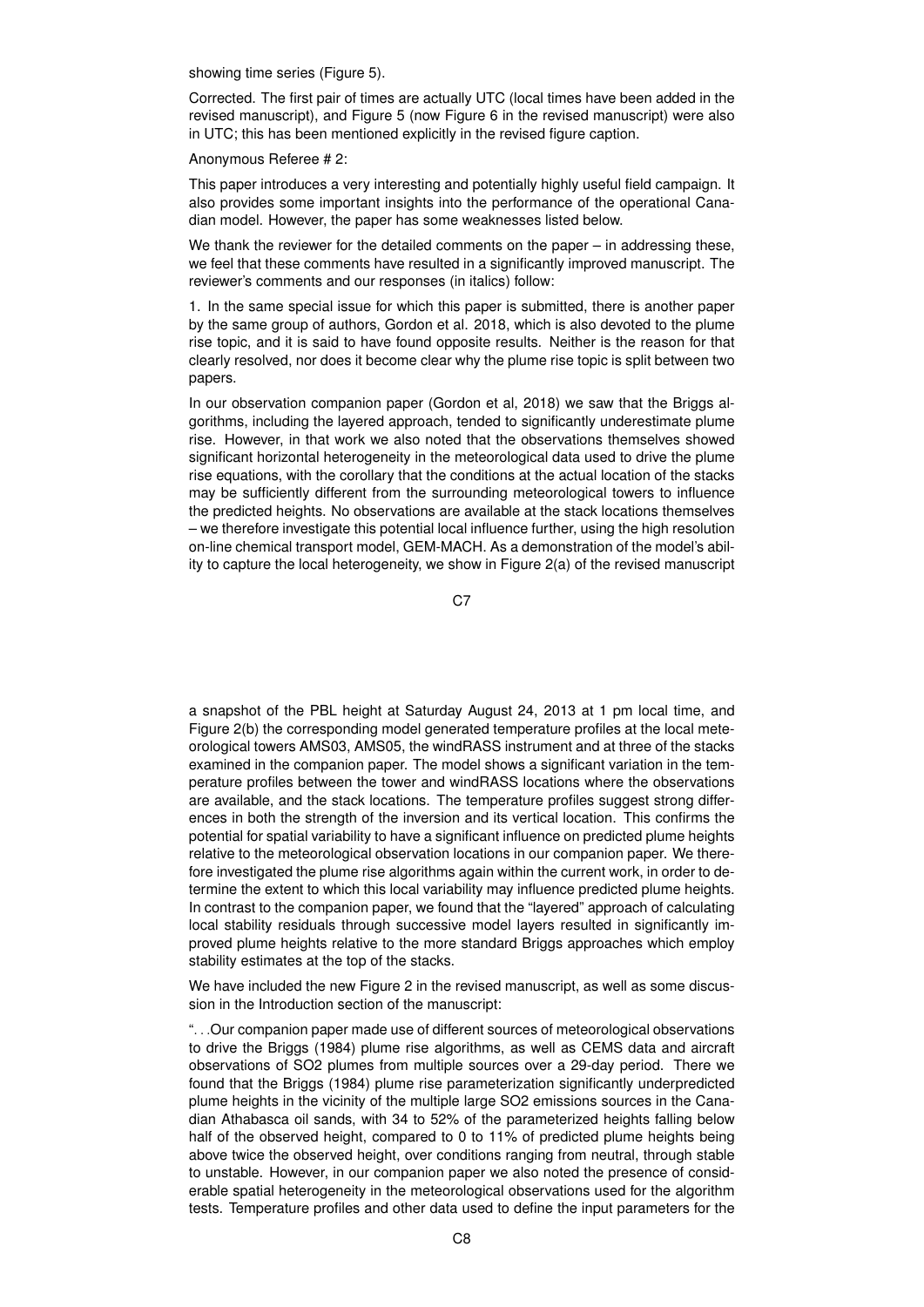Briggs algorithms were taken from two tall meteorological towers, a windRASS, and a research aircraft, and showed a substantial variation in the resulting plume height predictions, despite relatively close physical proximity of these sources of meteorological data (e.g. 8 km distance between the two meteorological towers). The region under study is subject to complex meteorological conditions due to the nature of the terrain (a river valley with up to 800 m of vertical relief, and open pit mines and settling ponds which may each be tens of km2 in spatial extent). This heterogeneity cast some uncertainty on the results of the companion paper, in that the best application of the plume rise algorithms would be driven by the meteorology at the location of the stacks, rather than the location of the available meteorological instruments, and the latter suggested substantial local changes in meteorological conditions. As we show in the sections which follow, the spatial heterogeneity of meteorological conditions has a controlling factor on the predicted plume rise, and, in contrast to our companion paper, an approach making use of local temperature gradients between individual model layers has greatly improved accuracy in comparison to those inferring atmospheric stability conditions from the conditions at the top of the emitting stacks." The new Figure 2 is described via the following discussion in the revised text:

"We noted in our companion paper (Gordon et al., 2018) that meteorological observations varied substantially in the study region depending on location, citing this as a possible confounding factor on the results of tests of the plume rise algorithms. This spatial heterogeneity was well captured by the high resolution GEM-MACH simulations, as is demonstrated by the example depicted in Figure 2, which shows the typical local variation in planetary boundary layer height (Figure 2(a)), ranging from about 1200m to 400m, the lower values corresponding to the main cleared areas (open pit mines, settling ponds) of the industrial facilities. The corresponding temperature profiles in several locations marked in Figure 2(a) are given in Figure 2(b): These show a substantial difference in model predicted stability at the three meteorological observation locations of Gordon et al. (2018) (windRASS, AMS03, and AMS05), and substantial differences between these and the locations of the main stacks of some of the facili-

 $C<sub>9</sub>$ 

ties (Syncrude 1, CNRL, and Suncor). The temperature profiles show that the height and strength of the inversion may vary by over 100m in the vertical, and that the profiles do not merge with the larger scale flow until an elevation of 750m asl (450m agl) is reached. Given this level of variation, we might expect potential errors in calculated plume heights when applying the meteorological observations to plume rise at the stack locations, in turn suggesting that a re-examination of plume rise using the model results is worthwhile."

2. The model performance is not only influenced by the aspects forming the focus of this paper, but also by the accuracy of the meteorological part of the model, and by the numerics of transport, notably the vertical diffusion and the handling of the point sources in the Eulerian framework. Their role is discussed only at the very end and, in my opinion, not sufficently in depth. In order to evaluate specific model aspects, one first needs to understand the performance of the model in general, with its strengths and weaknesses.

The focus of this work is not to evaluate the overall model performance, but to evaluate how specific updates to the representation of the aerosol size distribution and the plumerise algorithm contribute to better model performance when compared to available observations. An evaluation of each aspect of a complex reaction-transport model is beyond the scope of a single paper. Nevertheless, as we already stated in the discussion section of the manuscript, we have carried out a sensitivity run which showed that variations in the magnitude of model diffusivity had a minimal impact the predicted plume behaviour and on the vertical distribution of SO2 plumes at the point of release from the stacks, though we acknowledge that the model's tendency to overpredict the rate of decrease of air temperature with height may influence the shape of the diffusivity profile. We have also added additional references on the description and evaluation of the vertical diffusion scheme used in the meteorological portion of the model (Mailhot and Benoit 1982), as well as a more recent publication on the overall description and performance of the meteorological model as a whole (Girard et al., 2014), in Table 1 of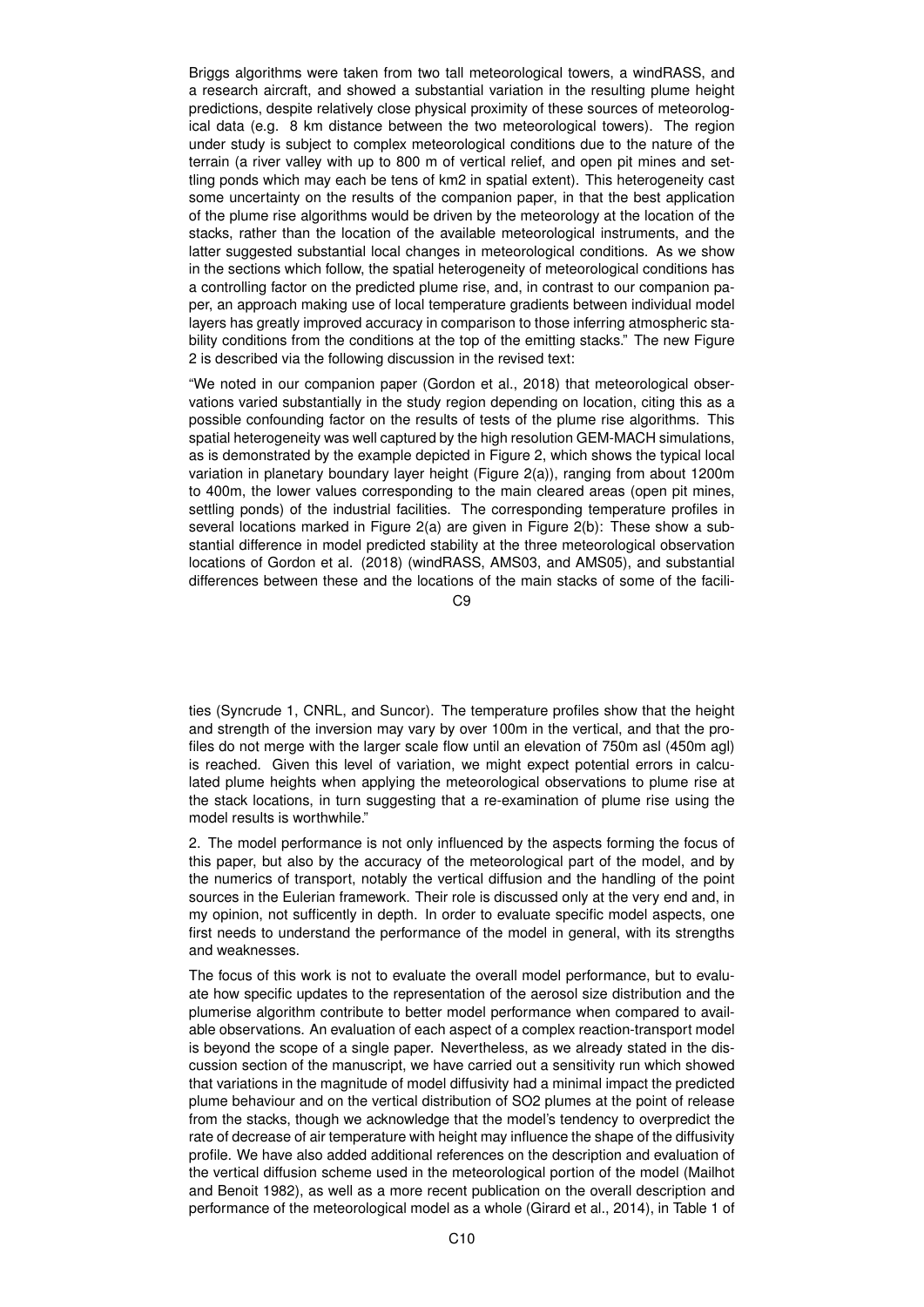the revised manuscript.

3. The statistical approach chosen for the evaluation of the model options relies on metrics which exclusively are based on "match in time and space" data pairs. It is well known in air-pollution modelling that for near-source conditions (which is what we find here), there is often too much "noise" in the data (be it due to the stochastic nature of the plume, be it due to unresolved meteorological variability) to give meaningful results. Correspondingly, some of the statistical parameters are not very good. Therefore, global comparisons (such as deviations from the cumulative frequency distribution, statistics of cross-wind integrated values, or average dependency on key parameters such as stability and wind speed) are often used to assess models in a more robust way.

We have added a simple table (Table 7, revised manuscript) showing the frequency distribution of the predicted versus observed plume rise from the three different variations on plume rise examined here. This new table is in agreement with the measurement statistics in that both show that the layered approach provides a better fit to observations, with a distribution more centered around the model:observation 1:1 line. While we agree with the reviewer regarding the difficulties associated with use of matching pairs for near-source conditions, we nevertheless respectfully hold that improvements in these statistics represent real improvements in model performance. For example, while a mean bias score is the average deviation between model and observed pairs, this average is over a large set of conditions, hence should be subject to less issues associated with the stochastic nature of the plume on any given hour. While nearsource comparisons are often difficult due to the nature of the near-source region (as the reviewer suggests), improvements in these statistics nevertheless imply real improvements in model performance.

4. The paper is written well on the "small scale" (apart from numerous technical deficiencies as listed below), but the broad topics could be worked out more clearly. In the end, the findings are: twelve aerosol size bins are better than two (not surprising, but

 $C<sub>11</sub>$ 

good to see it quantified), there is an improvement by using the model's vertical profile information for plume rise calculation but given the model's deficiencies the overall conclusion seems to be not so clear, and no improvement was found for using hourly stack data, but it remains unresolved why. We may wonder whether the work is mature enough for publication if we consider this state of the quintessential findings.

We note that the results presented in the work show that the use of stack-locationspecific meteorological information combined with the residual buoyancy calculations provides a considerably more accurate estimate of plume rise than the top-of-stack stability parameterizations often used in air-quality models. We have provided an additional table which shows that the distribution of plumes is better represented with the residual buoyancy calculation than with the top-of-stack stability plume rise calculation. The average plume rise calculated using the CEM-based data is closer to the observations than the annual totals, from both the original analysis and the additional table. While both the CEMS (using the hourly stack data) and the non-CEMS model scenarios are very close, the key point is that the revised, residual buoyancy plume rise algorithm has much better performance than the original algorithm. We have noted in the revised manuscript that "the relatively small differences between Figure 8(b) and 8(c), and between the last two columns of Table 7, imply that the residual buoyancy approach of equations 9 was relatively insensitive to the range of the initial buoyancy flux resulting from the two sets of emissions data used here, compared to the temperature gradients in equation (5)." We have also mentioned the insensitivity of the residual buoyancy calculation to the range of initial buoyancy flux in the revised conclusions; "However, the latter approach was also shown to be relatively insensitive to the range of initial buoyancy fluxes resulting from the two different emissions estimates, with the use of hourly observed (and presumed more accurate) stack parameters resulted in a slight degradation of performance relative to the use of annual reported values for these parameters."

Both sources of emissions data are limited by the model resolution and the independent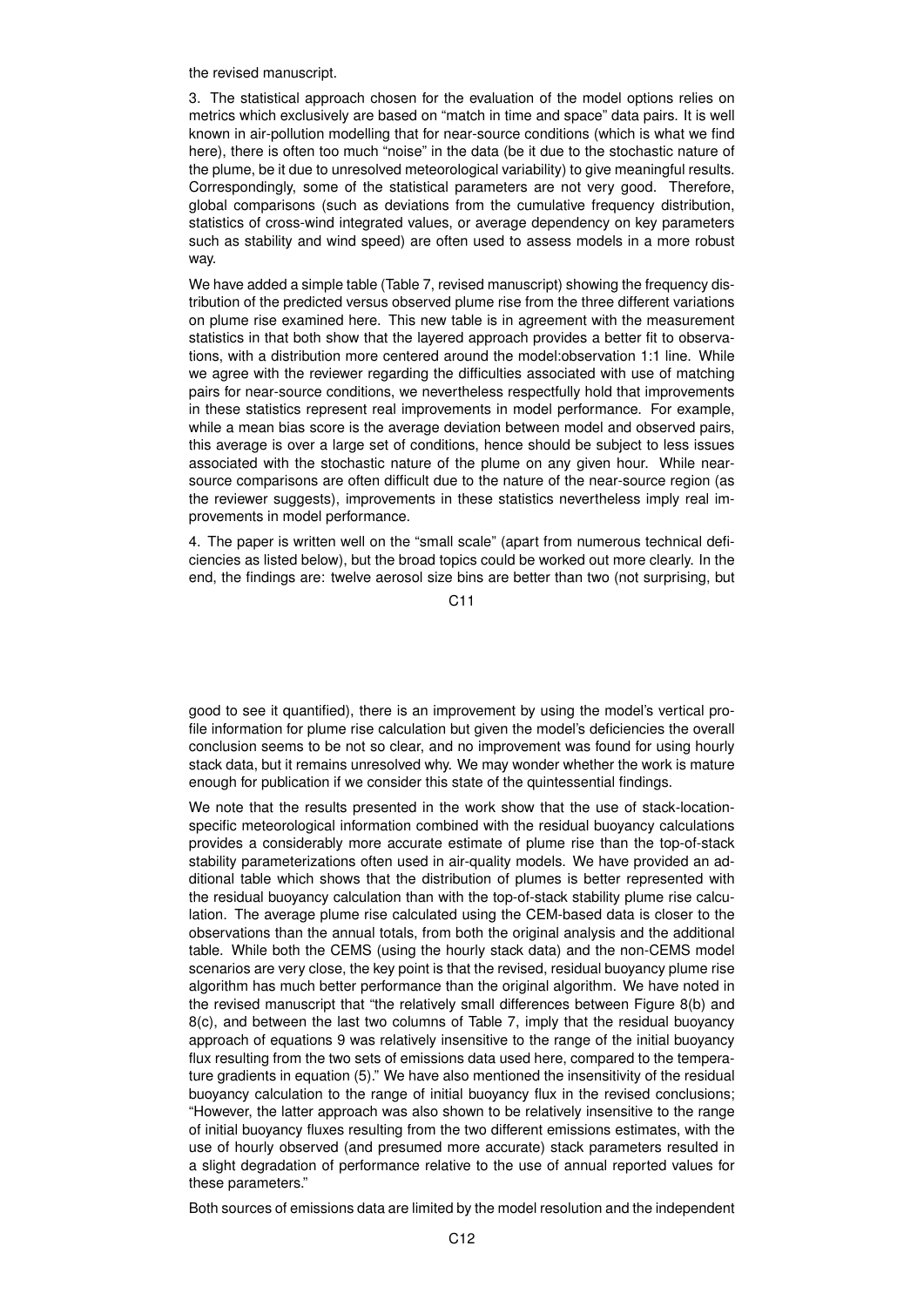verification of the accuracies of either is not available. We also point out in the revised manuscript that both sources of data have inherent errors. For example, as mentioned in the emissions paper referenced by this work (Zhang et al., 2018), and clarified/noted in the revised manuscript, the data referred to as CEMS here also contains engineering estimates of "upset conditions" wherein facility emissions are redirected to a flare stack for which direct emissions observations are not possible. That is, what we have referred to as "CEMS" data incorporates considerable associated uncertainties – this should have been included in the original manuscript and not left as a reference to the emissions paper alone. This has been mentioned in the description of the CEMS data as follows, ". . .and second with emissions information derived from a combination of CEMS hourly stack parameters as well as engineering estimates of emissions during "upset conditions" in which the effluent is redirected to flare stacks (the latter estimates are considerably more uncertain than the CEMS information, but are nevertheless included here since they result in substantial changes in pollutant emissions and plume characteristics, see Zhang et al, 2018)."

RC2: Specific Comments 1. Page 2, l. 18: Why are you thinking that reasons for weak performance include only those meteorological variables that are used for the plume rise calculation, but not, for example, wind direction?

We acknowledge that the model's performance is of course the result of many factors. The intent of our work is rather to evaluate the relative impact of the plume rise calculations on the results. The given sentence has been modified to "(iii) errors in meteorological forecast variables (including wind speed and direction, etc., as well as those used in calculating plume rise)".

2. The model overview section lacks information on the numerical scheme used for vertical diffusion even though this is crucial in the context of study (cf. discussion on p. 24). The main reference for the MACH model seems to be Makar et al. (2010) – an extended abstract that would not be available for most people who haven't attended the conference as it is not freely accessible. Is there no more detailed and open description

C13

of this model? Note that also the Coté et al. citation is one of those for which the reference is missing. In addition, the handling of the point sources is not described (usually, Eulerian models use some sub-model to track plumes until they match the size of the grid cells).

The revised manuscript includes a new Table (Table 1) which gives the main references for the meteorological (GEM) components for the model, including the reference for the Moist TKE approach used for calculating vertical diffusivity. Regarding the online air quality GEM-MACH model, the first overall description reference is Moran et al. (2010) (and not Makar et al. (2010) as stated by the reviewer), and hence we feel obliged to include it in published descriptions of GEM-MACH. However, this is not the only description of the model or its components, and others from the journal literature appeared in the original manuscript; we cited Gong et al (2003) for the aerosol microphysics, Gong et al (2006) for the aqueous-phase chemistry, Makar et al, (2003) for the inorganic heterogeneous chemistry, Lurmann et al. (1986) and Stroud et al. (2008) for the gas-phase mechanism , Zhang et al. (2001, 2002, 2003) and Makar et al (2018) for the gas and particle deposition. We also cited the Air Quality Model Evaluation International Initiative papers Im et al (2015a,b) and Makar et al (2015(a,b)) papers, which contain detailed descriptions of the model, its chemical and physical parameterizations, and its performance relative to other models of its type. The revised reference list has been double-checked to include all references (including the papers by Côté et al).

While some air-quality models include a form of "plume in grid" parameterization which track emitted puffs in a Lagrangian sense or employ a Gaussian dispersion model at the sub-grid scale, these approaches have not become predominant for three main reasons: (1) they ultimately rely on the driving large-scale meteorology (which may be inaccurate, as already pointed out in our work and by the reviewer, reducing their potential advantages); (2) they may add considerably to the processing time (particularly if a large number of point sources, chemical reactions and multiple species are consid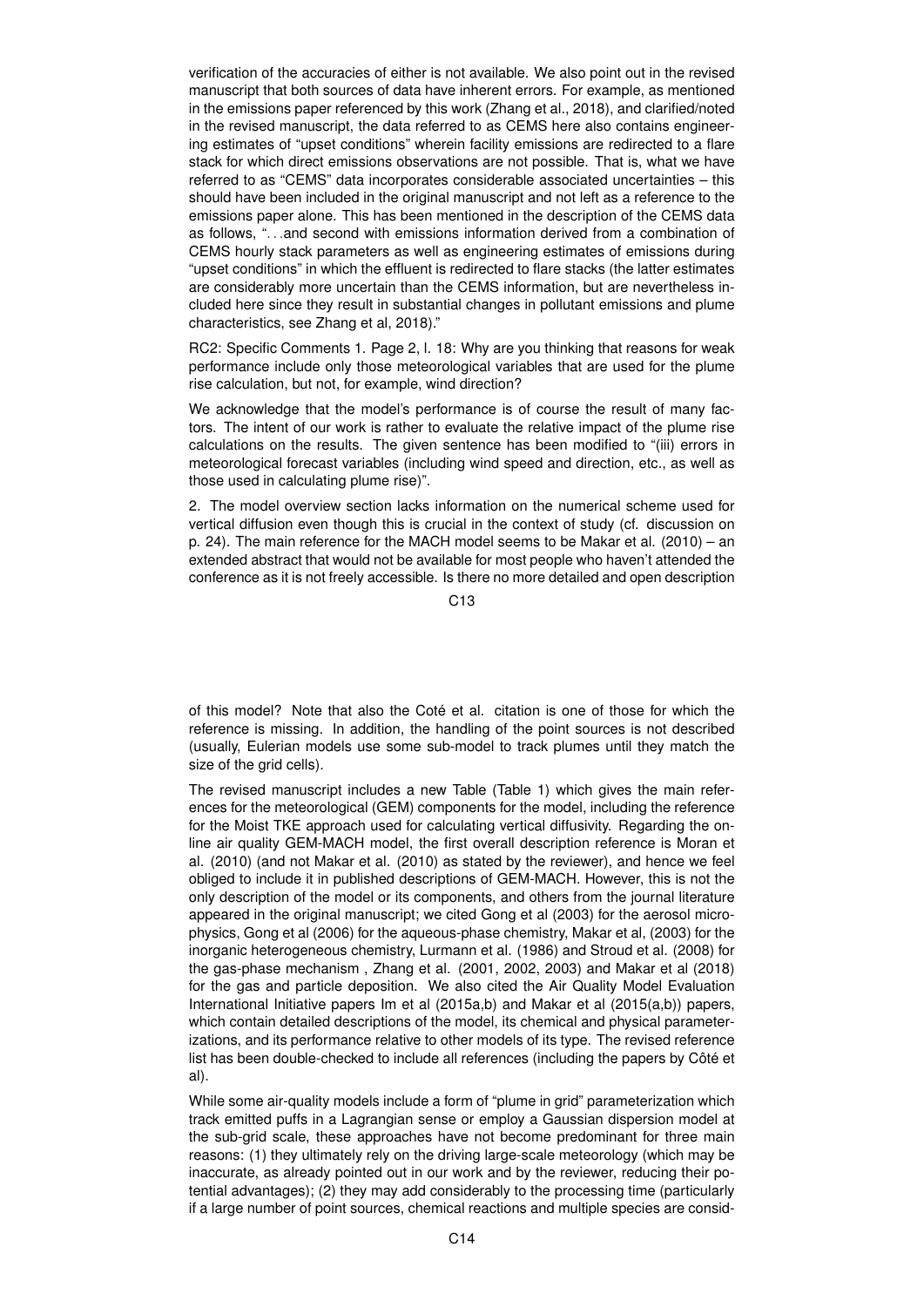ered), and (3) most models employ a self-nesting capability which allow the models to locally go to higher resolution, negating some of the advantages to a plume-in-grid approach. Consequently, most air-quality models have continued to rely on the handling of point sources using a combination of plume rise algorithms, and nesting to higher resolutions, as has been done in our work.

3. The model set-up description in section 2.2 is not easy to follow. It might be helpful to move some of the information into a table and to shorten the text.

A table summarizing the model description has been added as suggested.

4. Page 8, line 1: The plume's buoyancy flux is not dependent on the stack height (at least not directly).

This typographical error has been corrected.

5. From the sentence beginning on p. 11, l. 7, on, the text does not really belong to the section 2.2.3. It should become a section of its own, as it introduces the simulations forming the base of the rest of the paper (maybe merge with some parts of the 2.2 chapeau).

Section 2.2.3 has been renamed "Sources of Emissions Data", and the remainder of the previous section 2.2.3 past the point noted by the reviewer has been split off and renamed "2.2.4 Simulation Scenarios"

6. Page 11, Section 3.1: What is the justification for removing measurements with values exceeding some threshold? Without proper justification this would not be acceptable.

The key phrase in the original manuscript was that "extreme single-hour measurements" have been removed. That is, if the time series jumps from a background value to something greater than 150ppbv (SO2, NO2, and O3) or 150 ug m-3 (PM2.5), then immediately back again in the next hour, that jump is assumed to be due to instrumentation error and/or calibration times in the measurement record. In contrast, a rise

C<sub>15</sub>

above these levels for more than a single hour is retained. This has been clarified in the revised manuscript, viz: "The observation data have been filtered to remove extreme single-hour measurements that are greater than 150ppbv for SO2, NO2, and O3, and 150  $\mu$ g m-3 for PM2.5 (single-hour spikes of this nature in hourly records are assumed to correspond to instrumentation errors or calibration times for the instruments)."

7. Page 12, Section 3.2: The phrase 'spatial linearly interpolated model values at the models chemistry time resolution of 2 minutes' is awkward. If you have 10 s data as said before, why do you need to interpolate for obtaining 2 min data? Also, it would be good to know which distance corresponds to both 10 s and 2min flight data, and how this compares to the model's grid size.

The portion of the sentence has been corrected to "linearly interpolated values in time and space from the model's 2 minute time step and 2.5km resolution". We have also added the sentence: "The nominal cruise speed of the National Research Council Convair 580 used in the experiment is 550 km/hour; a 10 second time interval thus represents an observation integration distance of 1.528 km, and a two minute time interval an observation integration distance of 18.3 km."

8. Section 4 (Results and Discussion) needs to be structured into subsections.

This has been done, with subsections 4.1 Spatial Heterogeneity of Meteorological Conditions, 4.2 Two-bin versus Twelve-bin Evaluation, and 4.3 Plume Rise Algorithm Evaluation.

9. Table 1: Apart from widely used or self-explanatory metrics such as FAC2, RMSE or r , the metrics parameters need to be defined.

We have included a new Table; Table 2, which is now referenced at the start of section 3, and includes the mathematical definitions of all of the metrics.

10. Page 12, l. 31: "Figure 2 shows that the model simulations are biased high for particles less than 5  $\mu$ m diameter, and biased low for the larger particle sizes." As this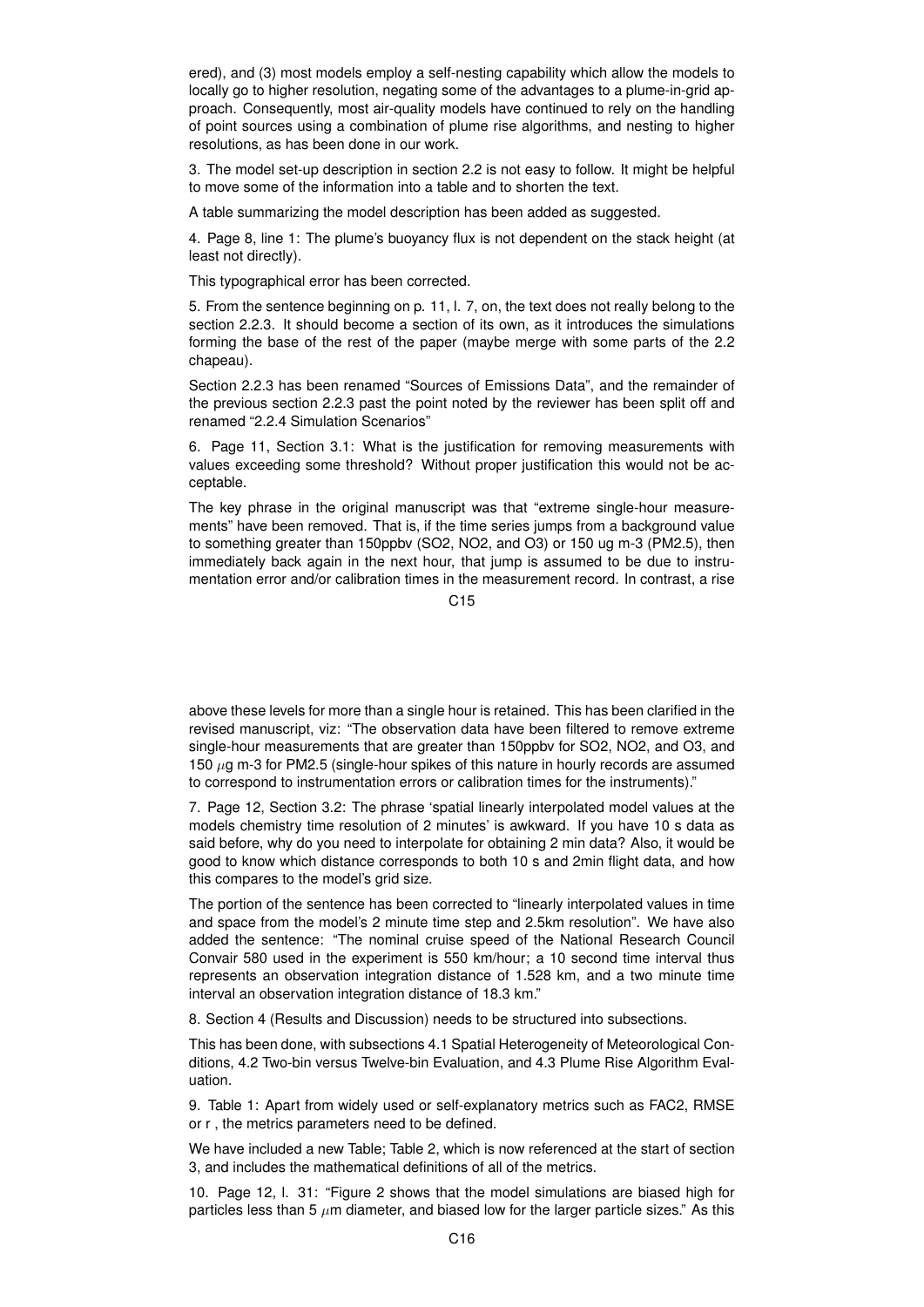figure only shows results for PM2.5, a statement on larger particles can't be based on it

This was a typo; the text should have referred to 'concentration' and not 'particle sizes'; this has been corrected in the updated manuscript. . 11. Page 13, l. 14: Information on the bin sizes belongs to the model description section, not the result section.

We have added a description of the cut sizes for both 2 and 12 bin simulations to the model description section. However, the mention of the 2 bin cut sizes is necessary here to explain why a comparison between the 2-bin model results with the aircraft observations is not appropriate (the 2-bin model lacks the size cut resolution to be able to simulate the PM1 observed by the aerosol mass spectrometer aboard the aircraft). The sentence has been changed to "The aircraft's AMS instrument measures speciated atmospheric particle concentrations for particles less than  $1\mu$ m size, and therefore cannot be compared with the 2-bin model results because the smaller size bin (with upper diameter size cut 2.56  $\mu$ m) will be biased high relative to the 1  $\mu$ m size cut of the AMS."

12. Page 13: The second paragraph on this page contains a number of statements about results without pointing to the figures or tables which show them.

The revised manuscript references Table 4 for this paragraph.

13. Concerning the model performance for PM, it should be discussed that even though the twelve-bin version leads to significant improvements, major discrepancies to observations remain.

The last sentence of the new section 4.2 has been modified to read: "The use of the 12-bin size distribution (purple histogram bars, Figure 3) improves the fit to the observations (blue histogram bars), in comparison to the 2-bin distribution results (red histogram bars), though significant over-predictions of the frequency of low concentration events and under-prediction of high concentration events, remain.".

C17

14. A number of tables are presented where several metrics are used to compare various model versions, with the best one being emphasised by bold print. Sometimes, differences are tiny and probably insignificant. Only those values that are significantly better should be highlighted to avoid a wrong impression of the results (for example, in Table 3 the model version seems to have no impact for O3 but we get the impression that the simpler model is better.)

The problem with this suggestion is that different readers may have different ideas regarding what is considered a 'significant' change, what is considered to be a 'tiny' difference, etc. We feel that the readers will look at both the numbers themselves as well as the highlighting, as the reviewer did, to note the relative level of differences. We mentioned some of these relative differences in the original text as well, as a caution to the reader not to base their judgement on the highlighting alone, e.g., with reference to the ozone evaluation in Table 3: "Ozone, in contrast, is created or destroyed through secondary chemistry over relatively longer time-spans than the transport time from the sources in this comparison (spatial scales on the order of 10's of km). Accordingly, the impact of the plume rise of NOx on ozone formation is relatively minor, usually in the third decimal place (though first decimal place improvements occur for the mean bias with the use of the new plume rise algorithm)."

15. Why is the use of hourly emission data beneficial for NO2 but detrimental for SO2?

One significant difference between SO2 and NO2 for the study region is that the latter originates almost completely in major point sources, while only 40% of the latter originates in major point sources, the rest in area sources (heavy hauler fleets used by the open pit mine operators). The NO2 values will thus be due to a combination of sources, with the possibility of compensating errors at the emissions level influencing the net model NO2 concentration .

16. The discussion paper does not comply with the ACP Data Policy; it does not have a "Data availability" section and says nothing about data availability